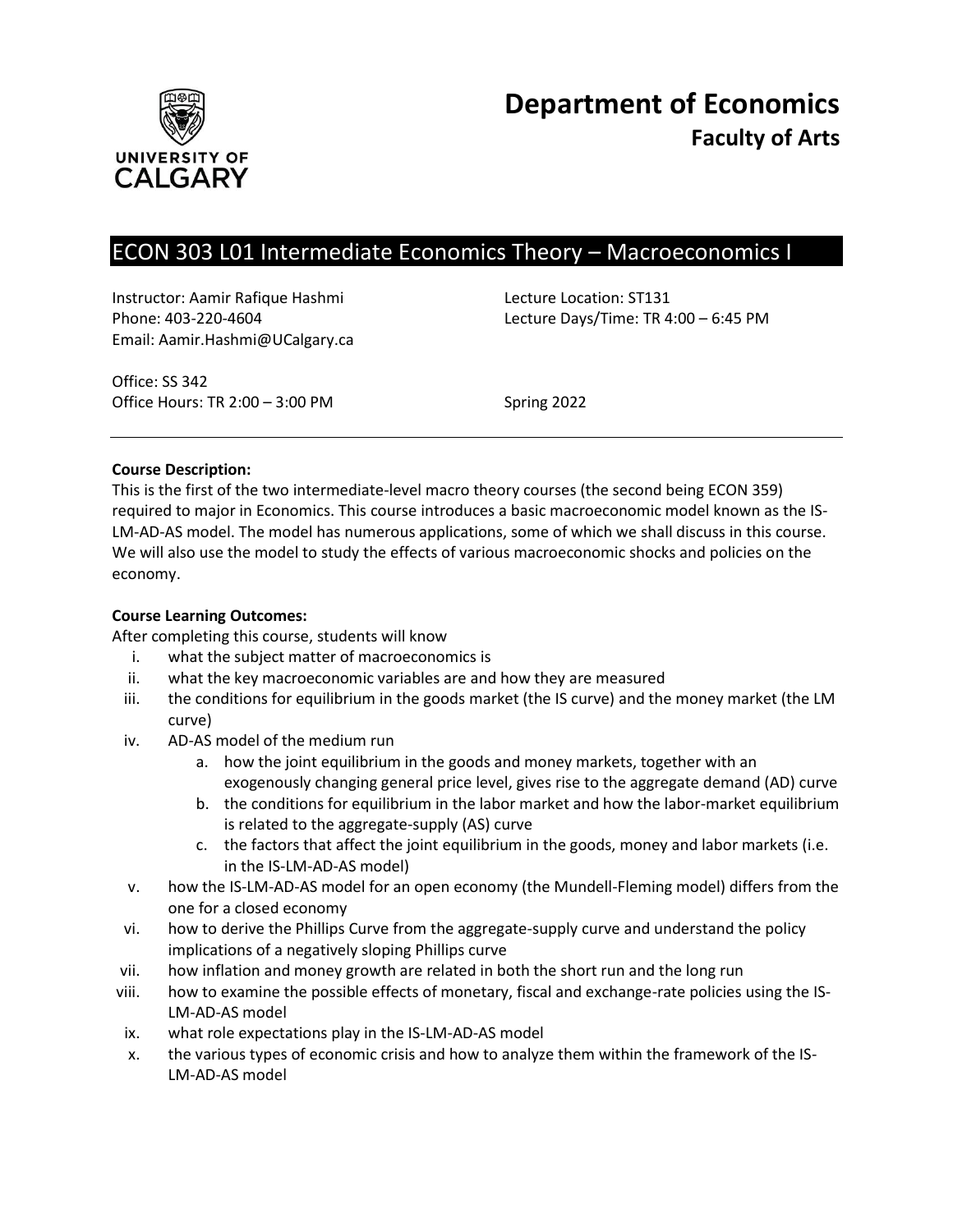### **Course Outline:**

- 1. The Short Run (chapters 3-6 and Instructor's Notes)
- 2. The Medium Run (chapters 7-9 and Instructor's Notes)
- 3. The Open Economy (chapters 17-20 and Instructor's Notes)
- 4. Expectations (chapters 14-16 and Instructor's Notes)
- 5. Macroeconomic Policy (chapters 21-23 and Instructor's Notes)
- 6. Macroeconomic Simulations (Instructor's Notes)

## **Prerequisites/corequisites:**

*Economics 201 and 203; and 3 units from Mathematics 249, 265 or 275*

## **Required Textbook(s):**

Blanchard, Olivier. 2021. "Macroeconomics," 8<sup>th</sup> Edition, Pearson. [[https://calgary](https://calgary-store.vitalsource.com/products/macroeconomics-olivier-blanchard-v9780135179222?term=9780135179222)[store.vitalsource.com/products/macroeconomics-olivier-blanchard](https://calgary-store.vitalsource.com/products/macroeconomics-olivier-blanchard-v9780135179222?term=9780135179222)[v9780135179222?term=9780135179222](https://calgary-store.vitalsource.com/products/macroeconomics-olivier-blanchard-v9780135179222?term=9780135179222)]

## **Additional Required Readings:**

The readings will be provided by the instructor on D2L.

## **Desire2Learn:**

This course will make use of the Desire2Learn (D2L) platform. Students who are registered in the course can log on a[t http://d2l.ucalgary.ca](http://d2l.ucalgary.ca/) through their student centre. Please note that D2L features a class email list that may be used to distribute course-related information. These e-mails go to your University of Calgary e-mail addresses only.

#### **Tutorials:**

Students are expected to attend the twice-weekly tutorial session to which they have been assigned. During the tutorials, the TA will discuss pre-assigned questions and additional material relevant to the course that is not covered in lectures.

## **Grade Determination and Final Examination Details:**

| Readings          | 5%   |
|-------------------|------|
| Problem Sets      | 10%  |
| Project           | 10%  |
| Midterm 1         | 15%  |
| Midterm 2         | 15%  |
| <b>Final Exam</b> | 45%  |
|                   | 100% |

The official grading system will be used. Se[e http://www.ucalgary.ca/pubs/calendar/current/f-1-1.html.](http://www.ucalgary.ca/pubs/calendar/current/f-1-1.html)

Students must receive a passing grade on the final exam to pass the course.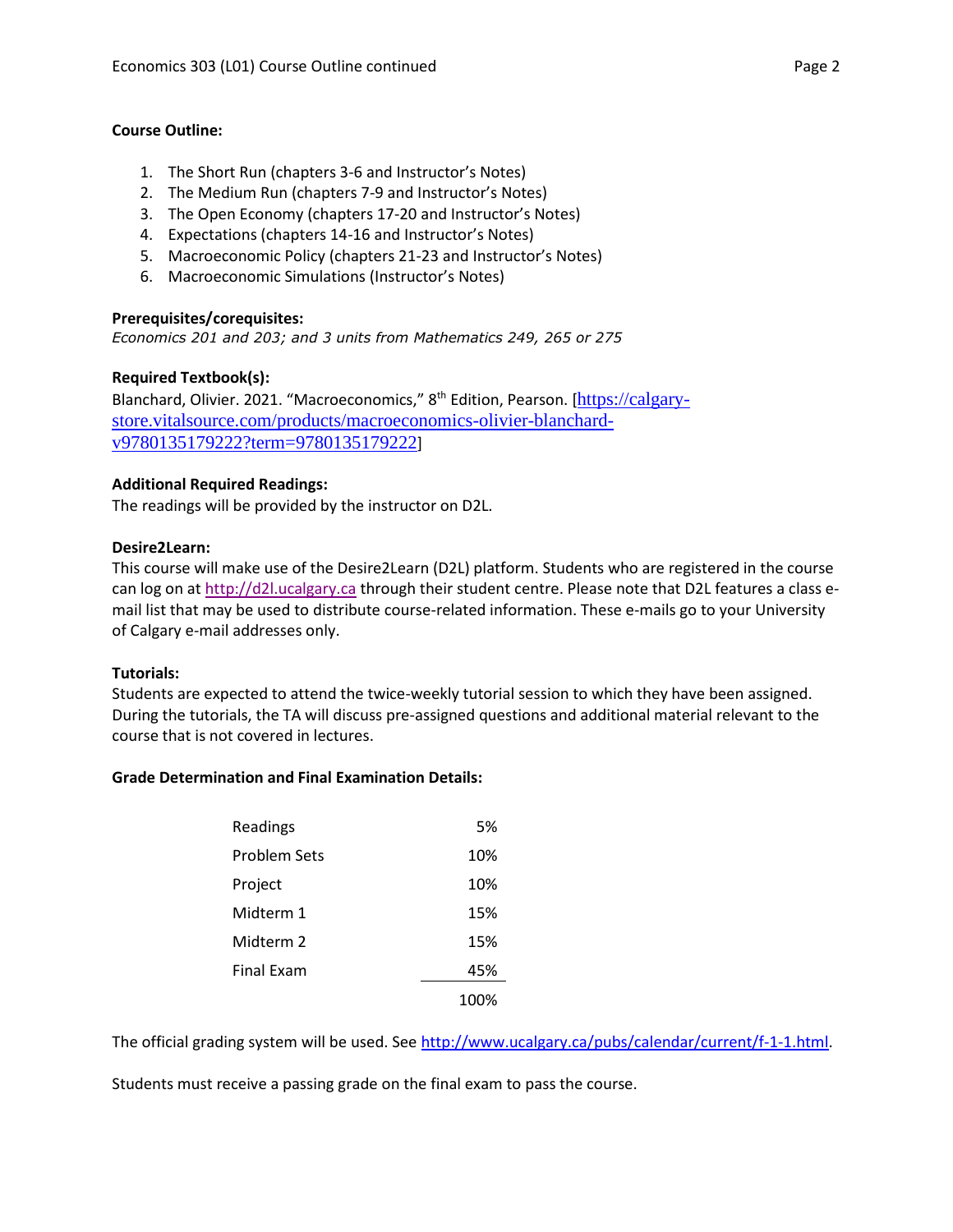If a student's letter grade on the final exam exceeds their midterm(s) letter grade, the weight of the midterm(s) is (are) transferred to the final exam at the discretion of the instructor. The student must have written the midterm(s) or provided supporting documentation for the absence(s) such as a medical note or statutory declaration.

As per the Writing Across the Curriculum Statement in the Calendar, writing and grading thereof will be a factor in the evaluation of student work. [See https://www.ucalgary.ca/pubs/calendar/current/e-](https://www.ucalgary.ca/pubs/calendar/current/e-2.html)[2.html.](https://www.ucalgary.ca/pubs/calendar/current/e-2.html)

Course material dealing with a particular assignment will typically be covered in class at least three days before the assignment is due; thus, assignments can be completed at any time up to and including the due date. Given these factors, only situations where someone can document illness or domestic affliction for an extended period (i.e., the entire three days prior to the due date) would possibly warrant shifting the assignment weight to the final exam. Furthermore, technical problems can be expected to occur with computer systems (and internet availability) so it may be a good idea to not wait until the last minute to submit your assignment.

Any student work which remains undistributed after the last day of classes will be available to students through the instructor's office during the instructor's office hours.

The final examination will be comprehensive, scheduled by the Registrar, held in a classroom, and last 2 hours. If a student cannot write their final exam on the date assigned by the Registrar's Office, they need to apply for a deferred exam [https://www.ucalgary.ca/pubs/calendar/current/g-6.html.](https://www.ucalgary.ca/pubs/calendar/current/g-6.html) Under no circumstance will this be accommodated by the Department.

Tests and exams WILL NOT involve multiple choice questions.

Programmable calculators, cellphones, textbooks, course notes, and other electronic devices will not be allowed during the writing of tests or final examinations. Students are reminded that simply being able to access their cellphone during an exam is academic misconduct.

The exact date for the in-class midterm will be announced at least one week in advance.

THERE WILL BE NO MAKEUP OR DEFERRED QUIZZES/TESTS/EXAMS under any circumstances, nor may the quizzes/tests/exams be written early. Students unable to write the quizzes/tests/exams because of documented illness, family emergency, religious observance, or university-sanctioned event will have the weight shifted to the final examination; otherwise a grade of zero will be assigned. **Reappraisal of Grades:**

*For Reappraisal of Graded Term Work, see Calendar I.2* <http://www.ucalgary.ca/pubs/calendar/current/i-2.html>

*For Reappraisal of Final Grade, see Calendar I.3* <http://www.ucalgary.ca/pubs/calendar/current/i-3.html>

# **Academic Misconduct:**

Academic Misconduct refers to student behavior that compromises proper assessment of students' academic activities and includes: cheating; fabrication; falsification; plagiarism; unauthorized assistance; failure to comply with an instructor's expectations regarding conduct required of students completing academic assessments in their courses; and failure to comply with exam regulations applied by the Registrar.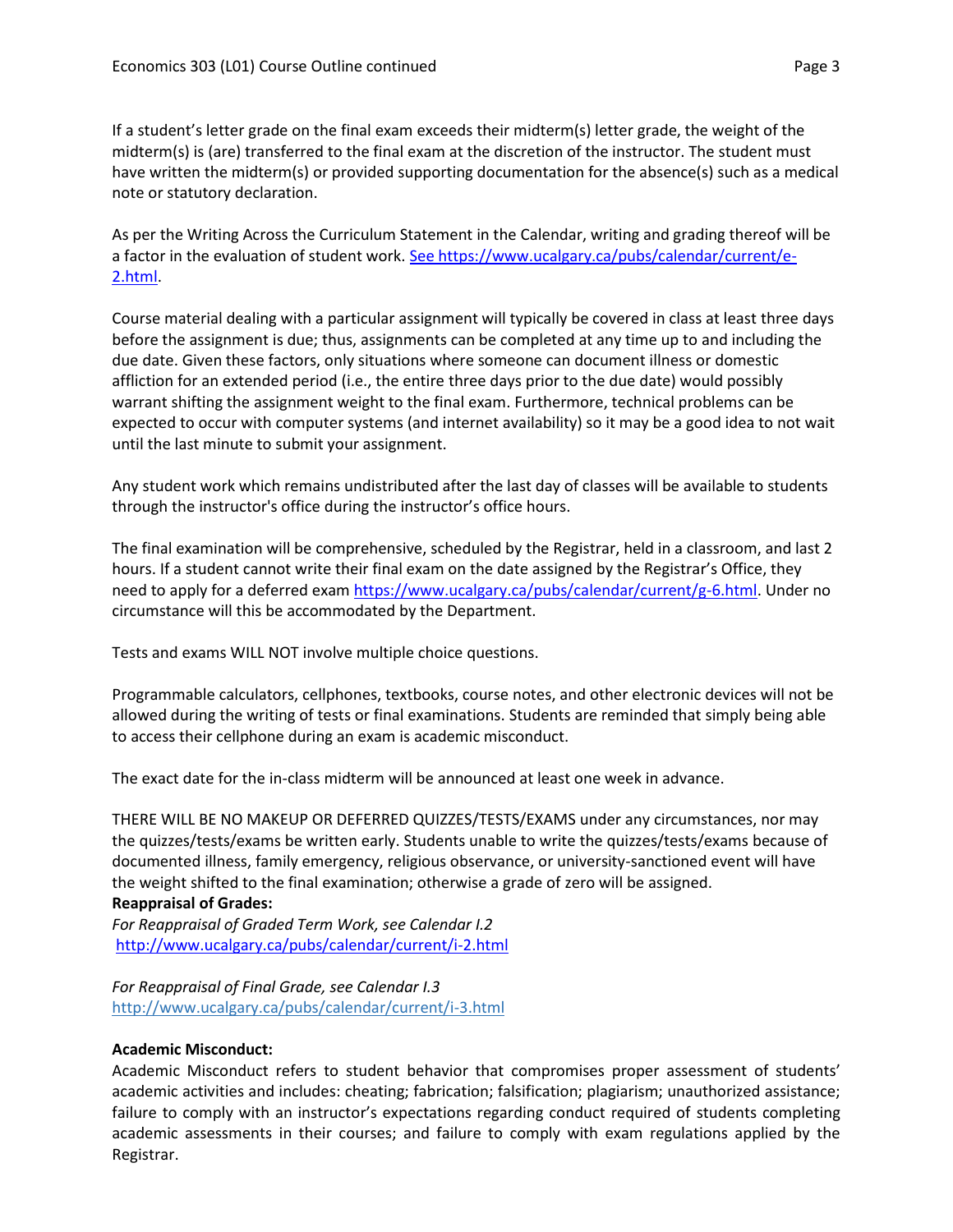Student committing academic misconduct during the final exam will not receive a passing grade for the course.

For information on the Student Academic Misconduct Policy, Procedure and Academic Integrity, please visit[: https://www.ucalgary.ca/pubs/calendar/current/k-3.html](https://www.ucalgary.ca/pubs/calendar/current/k-3.html)

## **Academic Accommodations:**

Students seeking an accommodation based on disability or medical concerns should contact Student Accessibility Services. SAS will process the request and issue letters of accommodation to instructors. Students who require an accommodation in relation to their coursework based on a protected ground other than disability should communicate this need in writing to their instructor. The full policy on Student Accommodations is available at

[https://www.ucalgary.ca/legal-services/university-policies-procedures/accommodation-students](https://www.ucalgary.ca/legal-services/university-policies-procedures/accommodation-students-disabilities-procedure)[disabilities-procedure](https://www.ucalgary.ca/legal-services/university-policies-procedures/accommodation-students-disabilities-procedure)

# **Freedom of Information and Protection of Privacy (FOIP) Act:**

Personal information is collected in accordance with FOIP. Assignments can only be returned to the student and will be accessible only to authorized faculty and staff. For more information, see <https://www.ucalgary.ca/legal-services/access-information-privacy>

## **Copyright Legislation:**

See the University of Calgary policy on Acceptable Use of Material Protected by Copyright at [https://www.ucalgary.ca/legal-services/university-policies-procedures/acceptable-use-material](https://www.ucalgary.ca/legal-services/university-policies-procedures/acceptable-use-material-protected-copyright-policy)[protected-copyright-policy](https://www.ucalgary.ca/legal-services/university-policies-procedures/acceptable-use-material-protected-copyright-policy) Students who use material protected by copyright in violation of this policy may be disciplined under the Non-Academic Misconduct Policy.

Course materials created by instructors (including presentations and posted notes, labs, case studies, assignments and exams) remain the intellectual property of the instructor. These materials may NOT be reproduced, redistributed or copied without the explicit consent of the instructor. The posting of course materials to third party websites such as note-sharing sites without permission is prohibited. Sharing of extracts of these course materials with other students enrolled in the course at the same time may be allowed under fair dealing.

#### **Recording of Lectures:**

Recording of lectures is prohibited, except for audio recordings authorized as an accommodation by SAS or an audio recording for individual private study and only with the written permission of the instructor. Any unauthorized electronic or mechanical recording of lectures, their transcription, copying, or distribution, constitutes academic misconduct. See [https://www.ucalgary.ca/pubs/calendar/current/e-](https://www.ucalgary.ca/pubs/calendar/current/e-6.html)[6.html.](https://www.ucalgary.ca/pubs/calendar/current/e-6.html)

#### **Important Dates:**

Please check: [http://www.ucalgary.ca/pubs/calendar/current/academic-schedule.html.](http://www.ucalgary.ca/pubs/calendar/current/academic-schedule.html)

# **Student Organizations:**

Faculty of Arts Students' Association (F.A.S.A.): Economics Department Representative E-mail: [econrep@fasaucalgary.ca](mailto:econrep@fasaucalgary.ca) Website[: www.fasaucalgary.ca.](http://www.fasaucalgary.ca/)